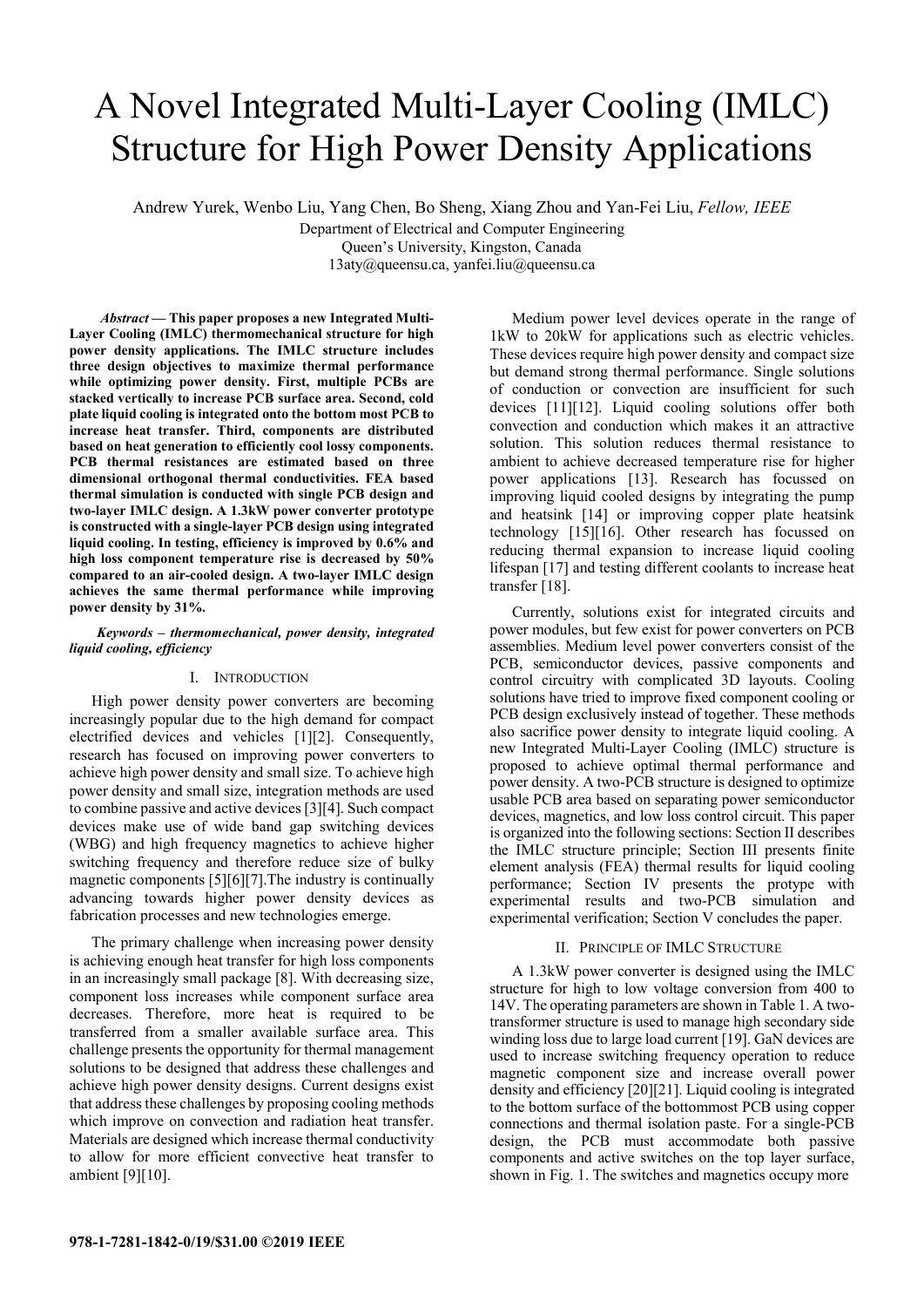Table 1: Power converter physical parameters.

| $V_{in}$ | Output voltage | <b>Maximum</b>    | Switching          | <b>Dissipated</b> | <b>Dimensions one</b> | Dimensions two |
|----------|----------------|-------------------|--------------------|-------------------|-----------------------|----------------|
|          | out /          | current $I_{out}$ | frequency $f_{sw}$ | heat Pd           | $PCB$ (mm)            | PCBs (mm)      |
| 400V     | .4V            | 95A               | $260 - 350$ kHz    | 55W               | 70*190*42             | 45*190*50      |



Fig. 1. Top view of conventional single PCB converter.

than half of the useable PCB surface area. In addition, a daughter card is required for control circuitry.

The objective of IMLC is to use package volume efficiently to reduce volume while maintaining thermal performance. This structure focusses on three design principles to achieve these objectives. First, IMLC uses two or more PCB's connected vertically through copper connections to utilize three-dimensional space and increase useable PCB surface area. Secondly, IMLC sorts and distributes components by heat generation, where high loss components are bonded to copper heat spreaders to dissipate the heat downwards. Finally, IMLC incorporates liquid cooling via cold plate heatsinking mounted to the bottom side of the bottommost PCB.



Fig. 2. Block diagram of IMLC structure.

Fig. 2 shows a diagram of the complete two-layer IMLC structure. IMLC allows for efficient placement of components according to loss. The top board is reserved for large magnetic components and low loss circuitry that provides control functions. Magnetic components are connected to the bottom board using copper connections electrically connected to both PCB layers. These connections also serve to anchor the bulky magnetic

components to both PCB layers for support. On the bottom PCB layer, high loss surface mount components are exclusively placed on the top side to provide direct connection to the cold plate heatsink. Component height should be minimized to reduce the gap between PCBs and therefore minimize package volume. The entire bottom side of the bottom PCB is used to connect to the heatsink, except in areas with vertical copper connector protrusions.

IMLC incorporates active liquid cooling via a cold plate heatsink attached to the bottom side of the bottom PCB to transfer heat away from the converter. This connection is composed of the liquid cooled cold plate heatsink, thermal gap pads, copper bar connectors, and the bottom PCB. Copper bars allow a flush connection between the cold plate and PCB. Thermal gap pads are used to provide uniform contact, electric isolation and compensation of CTE mismatch. The two-layer structure allows for the converter width to be reduced while increasing the converter height by a relatively small amount. Therefore, package volume is significantly decreased. In the conventional single PCB structure, the total size is 0.56L with a power density of 2.33kW/L. For the IMLC converter the volume is 0.43L with 3.15kW/L power density. Converter size is reduced by 31% with same thermal performance and liquid cooling solution due to the component placement technique.

Fig. 3 shows the top view of the bottom layer PCB for the two PCB IMLC structure. The magnetics are located on the top side of top PCB and the switches are on the top side of bottom PCB. Fig. 4 shows the front cross section view of two- PCB stack. The control circuitry is located on the bottom side of the top PCB. A liquid cooling cold plate is assembled underneath the IMLC configured prototype with copper bar connection. The component size, surface area and contact area with the liquid cooled IMLC structure are unchanged from the single-PCB structure, therefore the same thermal performance can be achieved.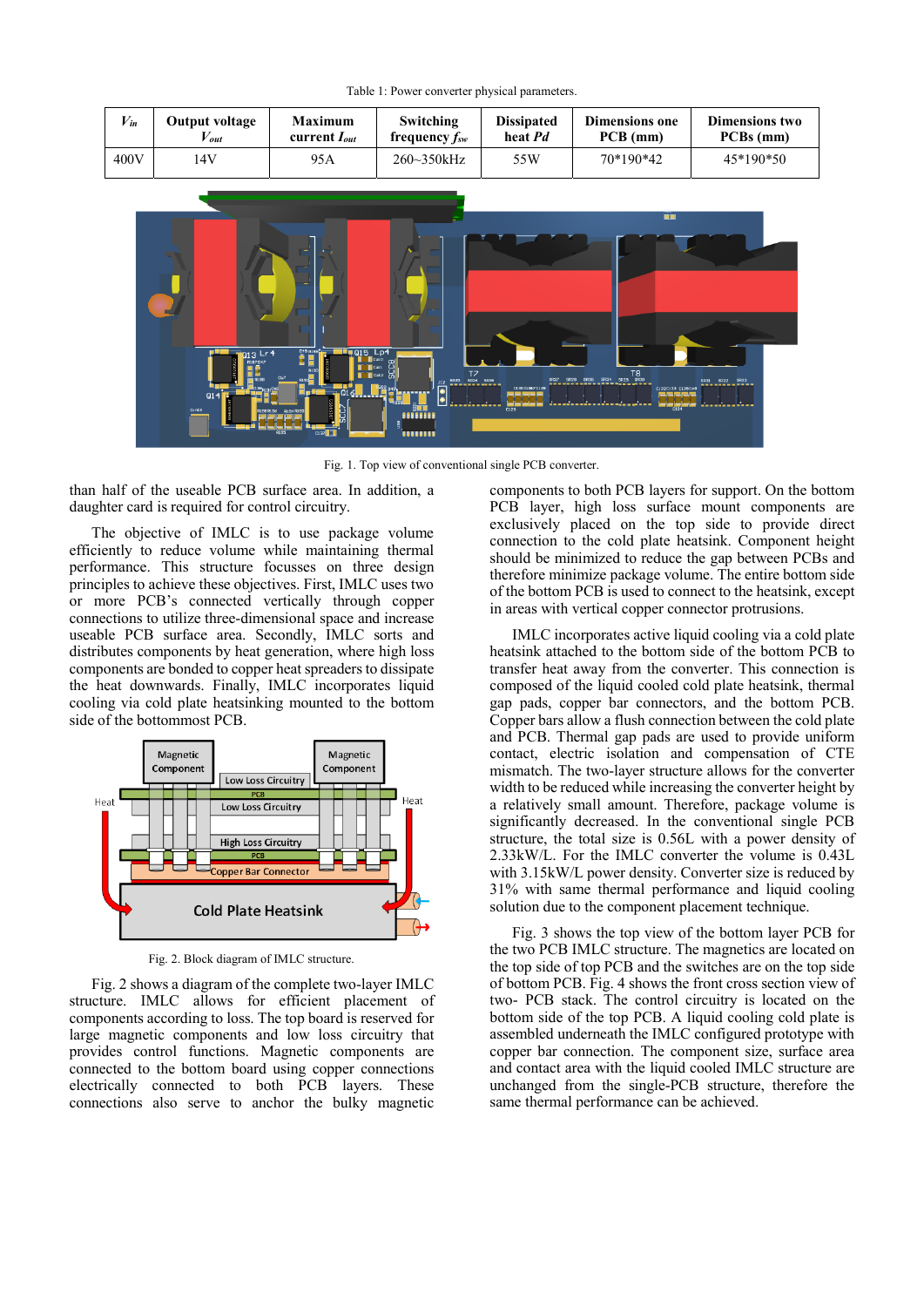



Fig. 4. Front view of IMLC structure.

## III. MODELING AND FEA THERMAL ESTIMATION **COMPARISON**

 The thermal performance of the IMLC liquid cooling system is verified through FEA thermal simulation. Three simulations are performed to compare each PCB structure: conventional single PCB air cooled converter, single PCB liquid cooled converter, and IMLC liquid cooled converter. Three-dimensional models for each structure are created. The loss breakdown of the converter is also analyzed.

# *A. Orthogonally equivalized PCB thermal model*

An equivalent thermal resistance method is used to simplify the PCB simulation model by approximating orthogonal thermal conductivity based on PCB thermal via distribution. Equation (1) below describes heat conduction inside a path.

$$
q = \frac{T_1 - T_2}{d} \cdot \frac{g}{k \cdot A} \tag{1}
$$

Where q (Watt) is the power of heat dissipation,  $T_1$  and  $T<sub>2</sub>$  are the temperatures of the two terminals of the heat path, d is the length of heat path, g is the geometry factor which is represented as the effective contact area, and k (W/K.m) is the thermal conductivity of the heat carrier material. Equation (2) below express the conductive thermal resistance of a material.

$$
R_{conduction} = g * \frac{d}{k * A} \tag{2}
$$

Therefore, an equivalent thermal conductivity  $K_{eq}$  can be defined by the characterized thermal resistance *Rconduction* for each structure using equation (3):

$$
K_{eq} = \frac{d}{A \cdot R_{conduction}} \tag{3}
$$

The calculation of horizontal and vertical conductivity differs based on the heat transfer mechanism. Horizonal resistance occurs from the thermal resistance and FR4 in parallel because the heat transfers across multiple layers simultaneously. Vertical resistance appears as several resistances in series as the heat transfers through these layers continuously. Fig. 5 and Fig. 6 show the connection of horizonal and vertical thermal resistance respectively. The equivalent thermal resistance and conductivity are estimated based on this resistance network.



Fig. 5. Horizontal thermal resistance of PCB.



Fig. 6. Vertical thermal resistance of PCB.

The horizonal thermal resistance calculation is expressed in equation (4) as a parallel calculation with the total resistance of a length of *d*:

$$
R_{PCB\_h} = R_{copper\_1} / / R_{FR4\_1} / / \ldots / / R_{copper\_n}
$$
 (4)

Equation (5) expresses the horizontal equivalent thermal conductivity of PCB  $K_{eq-h}$ , derived from equation (4):

$$
K_{eq\_h} = \frac{d}{A \ R_{PCB_h}} = \frac{t_{copper}K_{copper}+t_{FR4}K_{FR4}}{t_{PCB}} \tag{5}
$$

Where *t<sub>copper</sub>*, *tFR4* and *tPCB* are the thickness of copper layer, FR4, and PCB respectively. The vertical thermal resistance of a PCB with multiple copper layers of area *A* is calculated using equation (6):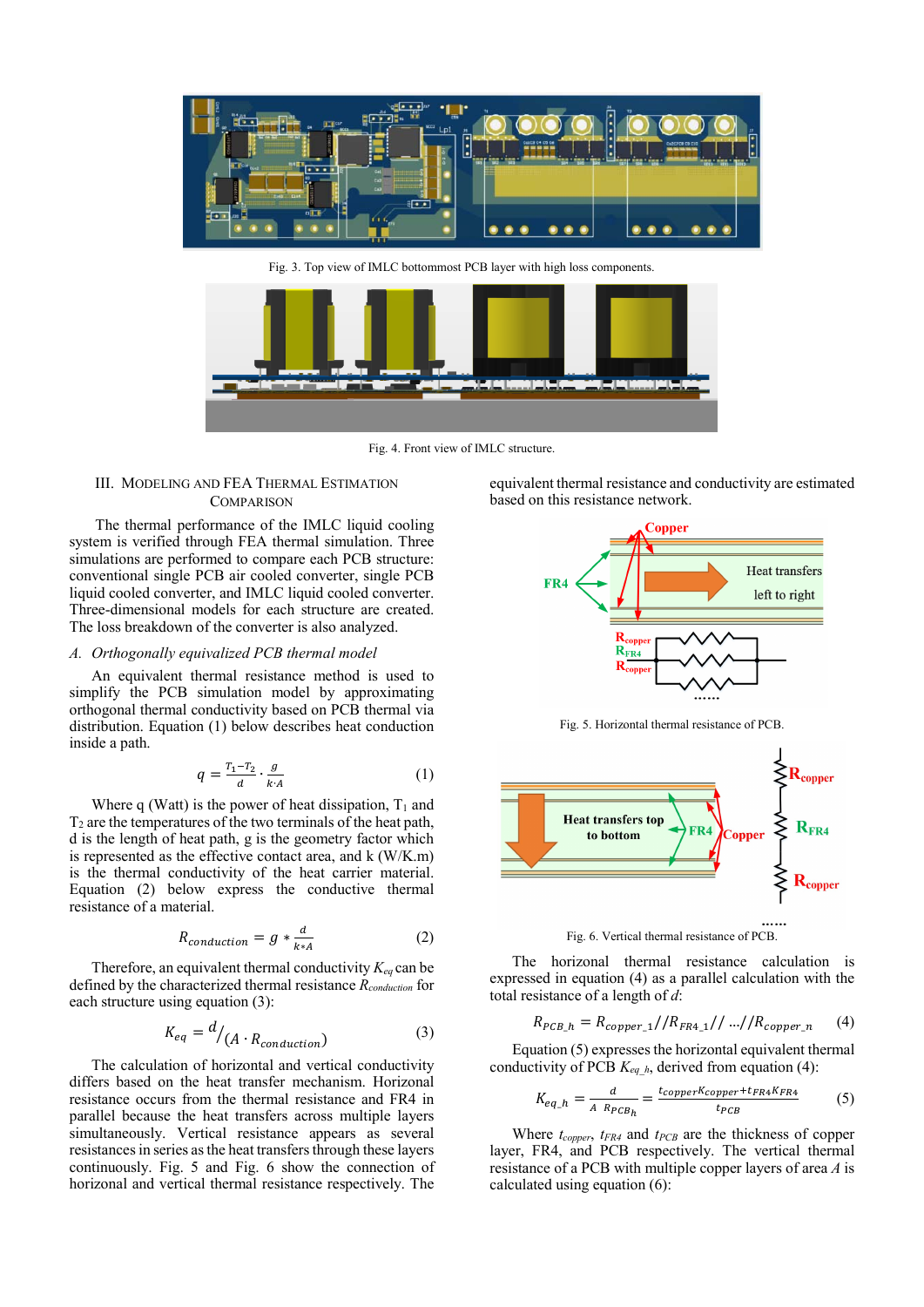$$
R_{PCB\_v} = R_{copper\_1} + R_{FR4\_1} + \dots + R_{copper\_n}
$$
 (6)

Thermal vias are placed underneath the critical high loss power semiconductor devices to improve thermal conductivity. This affects the vertical thermal resistance as heat transfers vertically across multiple vias at once. The resistance network is therefore the parallel of the PCB vertical resistance and via thermal resistance as shown in Fig. 7.



Fig. 7. Vertical thermal resistance of thermal vias and PCB.

Thus, the equivalent vertical thermal resistance of the PCB area with thermal vias is shown in equation (7):

$$
R_{vertical} = R_{via} / / R_{PCB_v}
$$
 (7)

The equivalent vertical thermal conductivity of the PCB without and with thermal vias is expressed in equation  $(8)$ and (9) respectively:

$$
K_{eq\_v1} = d / (A \ R_{PCB\_v}) \tag{8}
$$

$$
K_{eq\_v2} = d/_{(A \ R_{vertical})} \tag{9}
$$

The PCB is segmented into pieces with and without thermal vias. Orthogonal equivalent thermal conductivity is defined by assigning  $K_{eq}$  h for *x* and *y* direction and  $K_{eq}$  v for *z* direction.

#### *B. Loss break down and distribution*

The loss of power converter is estimated for the 6 major components: primary GaN conduction and switching loss, resonant inductor (Lr) core and winding loss, parallel inductor (Lp) core and winding loss, transformer core and winding loss, secondary SR loss, and secondary copper loss.

The losses are estimated based on existing literature. The current and voltage values for each power components are simulated using PSIM software. Static and dynamic properties are extracted from component datasheets. The conduction loss and switching loss of GaN FETs are calculated based on  $I^2R$  and gate charging information.  $C_{\text{oss}}$ loss is estimated based on research in [22]. Magnetic core losses are calculated using Steinmetz's equation. Magnetic AC copper loss in high frequency is analyzed based on the study of proximity effect and skin effect in [23][24]. Transformer secondary side winding loss is estimated based on [25]. SR conduction loss is calculated using RMS current and MOSFETs Rdson. SR on time is assumed to be 75% of the switching period due to SR sensing delay. Switching loss is neglected as secondary side zero current switching is achieved. The losses on the PCB copper and equivalent series resistor (ESR) of output filter capacitors are estimated based on the previous research. The inputted loss values are shown in Table 2.

## *C. FEA thermal simulation results*

The results of Fig. 8 to Fig. 10 show the temperatures of the transformers  $(T_x)$ , series inductor  $(L_r)$ , parallel inductor  $(L_p)$ , primary side rectifier GaN switches (GaN), and synchronous rectifiers (SR) of the power converter. All three cases are simulated under 25°C ambient temperature. Fig. 8 presents the results for the traditional air-cooled converter. The heat coefficient of moving air convection is assumed to be four times higher than still air. The maximum temperature of the secondary SR MOSFETs is 125°C, which is very close to the device tolerance. The magnetic component temperatures are under 80°C natural convection of the large core surface area.

Fig. 9 shows the results for the conventional single PCB liquid cooling structure. The maximum temperature on the semiconductor switches and PCB is 79°C which is 50% cooler than the passive air-cooling structure. The temperature of magnetic components is higher as the converter was design to prioritize surface mount switch temperature rise. The remaining passive components are much less sensitive compared to the semiconductor devices; therefore, reliability and efficiency are expected improve. These claims will be investigated in experimentation.

Fig. 10 shows the thermal results of the IMLC converter structure with the same losses and ambient temperature. Compared with Fig. 9, the IMLC structure achieves almost the same thermal performance on the GaN FETs, SR MOSFETs and magnetic components. The temperature of active switches is significantly decreased compared with the air-cooling solution. Overall size is reduced by 30% compared to the single-PCB liquid cooled converter.

#### IV. VERIFICATION WITH EXPERIMENTAL RESULTS

A prototype of the two-layer liquid cooled IMLC power converter is assembled to verify thermal performance. A single-PCB liquid cooled prototype is also assembled to compare to traditional liquid cooling methods. Thermal testing is conducted on the single-layer PCB with air cooling, the single-layer PCB with liquid cooling, and the two-layer IMLC power converter with liquid cooling. The liquid cooling loop consists of a pump, reservoir, radiator with fans, and a cold plate. Distilled water is used as the coolant in all experiments. Each cooling structure is applied to a 1.3kW power converter as discussed in Table 1. All three structures are first tested at 14V output and 70A load current steady-state condition. For the second test operating at 14V output, 95A load current, only the liquid cooled structures are tested to maintain safe operating temperatures.

Fig. 11 shows the results of the air-cooled structure under 70A load. The maximum temperature of the passive components is 59°C on the transformer secondary winding;

Table 2: Power converter loss distribution.

| <b>Dissipated</b> | <b>GaN FET</b> | Resonant                          | Parallel | <b>Transformer</b> | <b>Secondary</b>              | <b>Secondary</b>         | <b>Capacitor ESR</b> |
|-------------------|----------------|-----------------------------------|----------|--------------------|-------------------------------|--------------------------|----------------------|
| heat $P_d$        | $\log P_{GeV}$ | L loss $P_{Lr}$   L loss $P_{Lr}$ |          | $\log P_{Tr}$      | SR loss <i>P<sub>sr</sub></i> | <b>PCB</b> loss $P_{SP}$ | $\log P_C$           |
| 51.86W            | 3.49W          | 3.34W                             | 2.61W    | 16.38W             | 19.51W                        | 4.53W                    | 2W                   |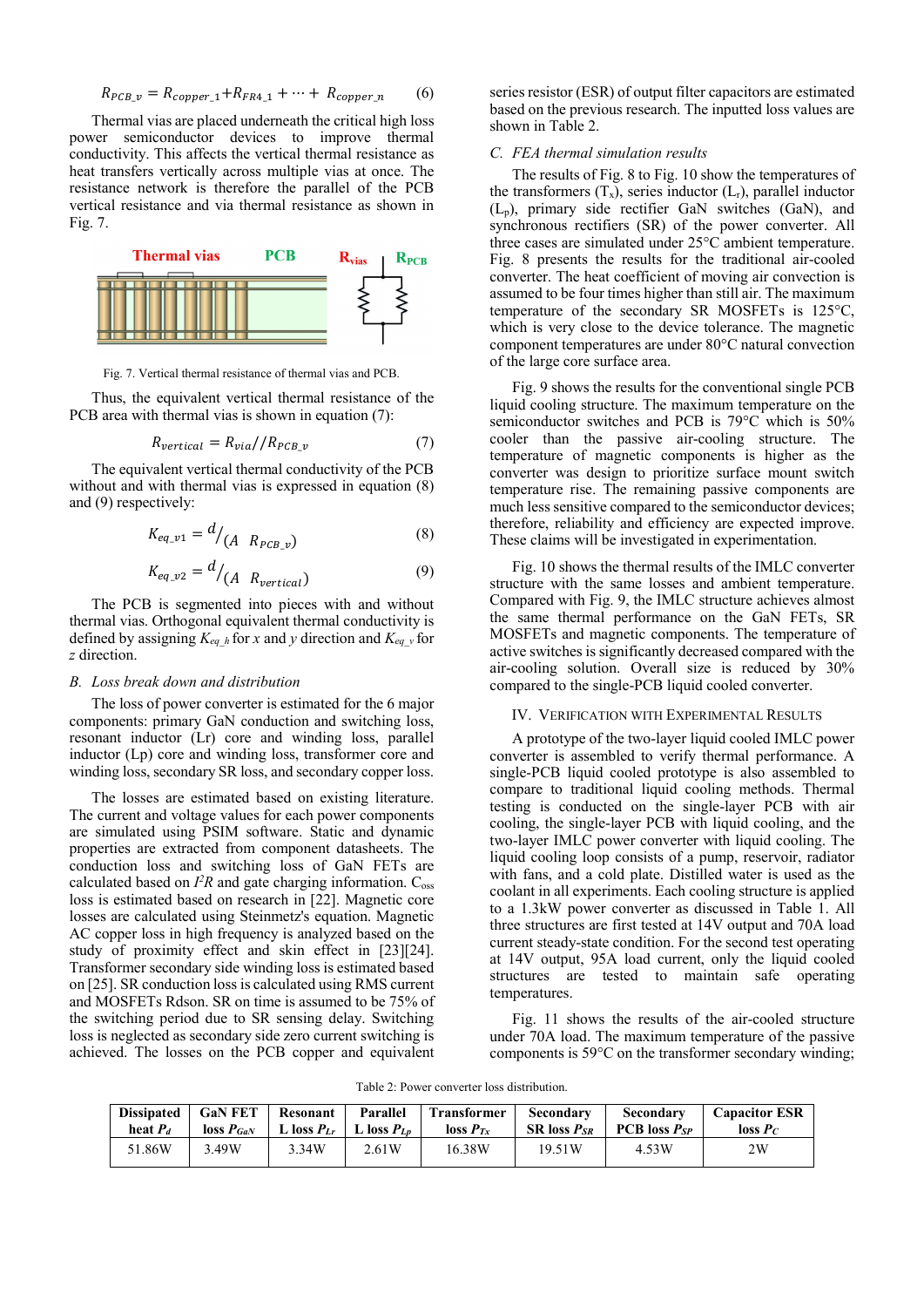

Fig. 8. Thermal simulation of single PCB air cooled layout.



Fig. 9. Thermal simulation of single PCB liquid cooled layout.



Fig. 10. Thermal simulation of IMLC liquid cooled layout.

and the maximum temperature of semiconductor devices is 84°C on the SR MOSFETs. With a load increase to 95A, the temperature of SR MOSFETs quickly rises to 122°C as shown in Fig. 12. Therefore, the full load condition for the air-cooled structure is well above the attainable heat dissipation of this structure.





Fig. 11. Temperatures at 70A with air cooling.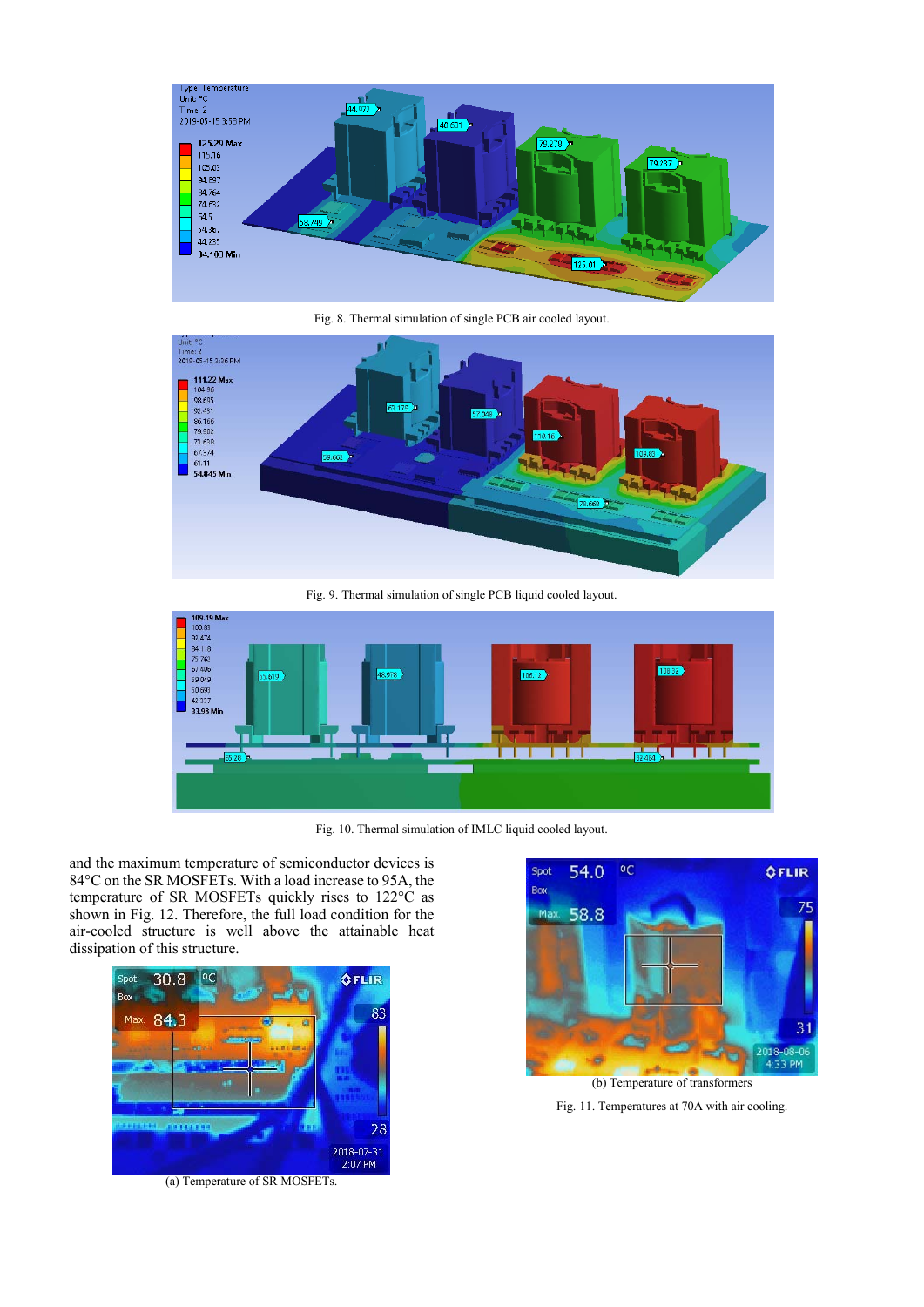

Fig. 12. SR temperature at 95A with air cooling.

Fig. 13 and Fig. 14 demonstrate the improved thermal performance achieved by the single-PCB liquid cooled converter and IMLC converter respectively. The maximum steady state operating temperature of the SR MOSFETs at 95A load current with liquid cooling is 76°C which is more than 46°C lower than air cooled structure. The transformer temperature is 110°C, however these passive devices are less sensitive as they have higher temperature ratings. Thermal images of switches in the IMLC prototype are not applicable due to visual constraints; however, the magnetic component temperatures match the single PCB results very closely. Therefore, SR and GaN temperatures are expected to remain unchanged from the single-PCB liquid cooled structure.





Fig. 13. Temperature at 95A load current with liquid cooling.



(a) Transformer temperatures



(b) Inductor temperatures

Fig. 14. Temperature at 95A with IMLC structure.

SR MOSFET on-resistance is proportional to temperature. Therefore, for liquid cooled designs, increased heat transfer also reduces on-resistance, decreasing secondary side loss and further reducing SR MOSFET temperature rise. The efficiency curves of air-cooled and liquid-cooled prototypes are shown in Fig. 15. The efficiency at 70A load current condition is improved by 0.6%, while overall efficiency is improved at lighter load conditions. The load condition was not increased above 70A as the air-cooled prototype could not dissipate the required heat at this condition. The experimental results of the aircooled and liquid-cooled structures show a close agreement with the respective FEA simulations. The liquid cooling solution achieves a 48% temperature rise reduction on active devices, increases the loading capability and improving efficiency by 0.6%. In addition, the 1.3kW power converter with IMLC improves the total package power density by 31% compared to the single PCB layer design.



Fig. 15. Efficiency comparison of different thermomechanical designs.